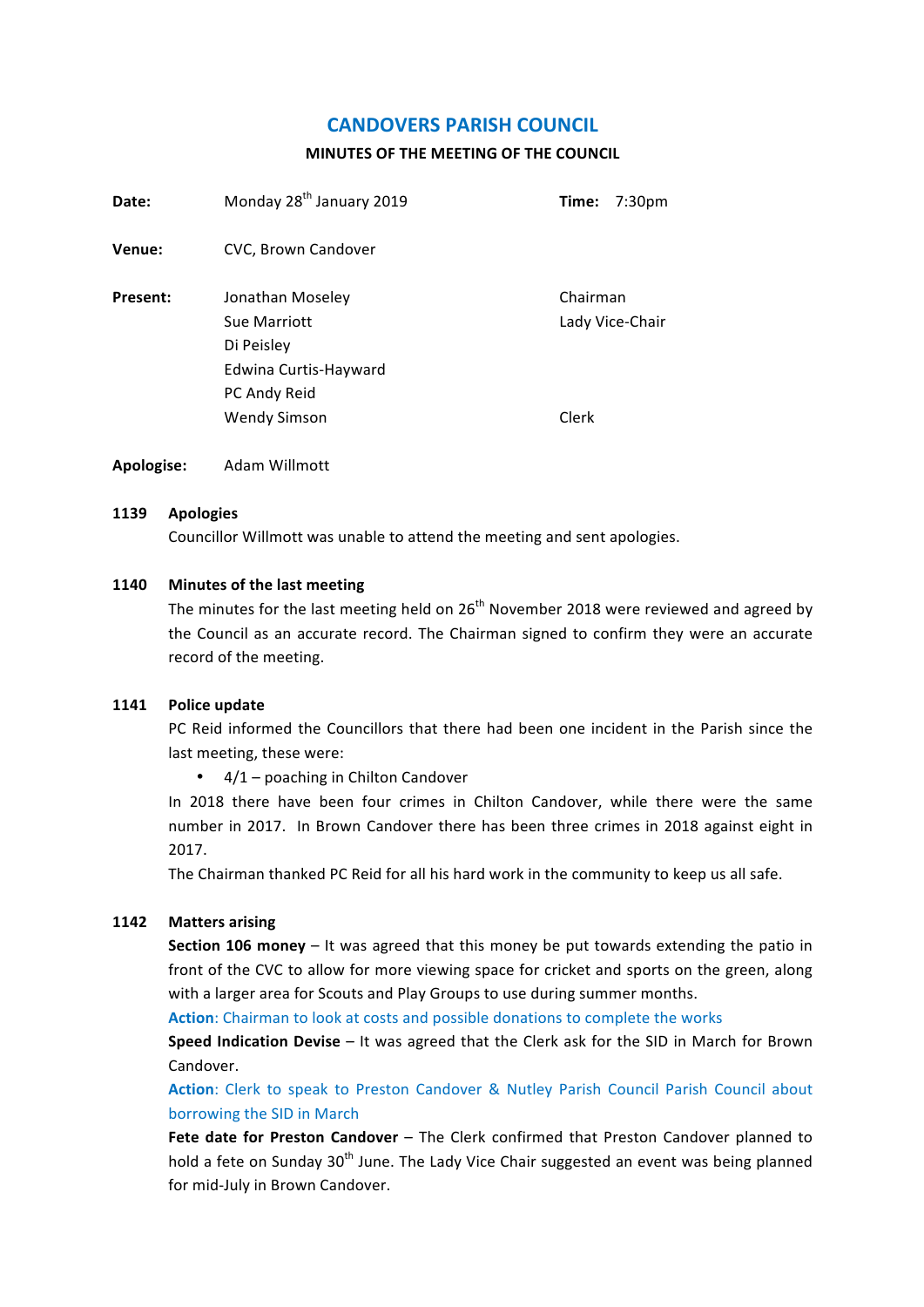### **1143 Financial Update**

The Clerk presented the financial report, a cheque for Hampshire Heartbeat Trust had been raised since the last meeting to pay for new pads and Battery for the defib at the CVC. It had been discovered that the defib had not been monitored and had stopped working so this order was required urgently. The unit is now fully functioning, and the Chairman has taken responsibility for checking it each month to confirm it is in good order.

There are two cheques to be signed off at the meeting, they are for:

- Clerk's salary (October to December) £180.00
- PAYE (October to December) £120.00

The Clerk explained that HMRC had written to say that they PAYE account was £80.00 in credit so a cheque for £40.00 was signed along with the Clerk's cheque for the balance of £260.00.

At the last meeting the Chairman reported that the hedges had been cut at the burial ground, but no invoice had been received.

### **Action:** Chairman to chase invoice for hedge cutting

The grass cutting at the bus shelters and burial ground in 2018 had also not yet been received, the Clerk asked for this to be chased so these payments count be completed in the 2018/19 financial year.

**Action:** Chairman to chase grass cutting invoice

## **1144 Budgets**

The Clerk circulated prior to the meeting a document showing the remaining expenditure and income for 2018/19 along with predicted income and expenditure for 2019/20. The data is:

|           | Current account balance for 28/1/19                   | £6,661.54 |
|-----------|-------------------------------------------------------|-----------|
|           | Possible payment to make before 31/3/19               |           |
| ٠         | Defib battery & pads                                  | £205.80   |
| ٠         | Clerk's salary (Oct-Dec)                              | £180.00   |
| $\bullet$ | PAYE (Oct-Dec)                                        | £120.00   |
| ٠         | Clerk's salary (Jan-Mar)                              | £180.00   |
| $\bullet$ | PAYE (Jan-Mar)                                        | £120.00   |
| $\bullet$ | Hedge cutting                                         | £600.00?  |
|           | Grass cutting at bus shelter                          | £99.00?   |
|           | Grass cutting at burial ground                        | £49.00?   |
|           | <b>Total</b>                                          | £1,553.80 |
|           | Possible income to be received before 31/3/19         |           |
| ٠         | Interest (Jan-Mar)                                    | £0.30     |
|           | Total                                                 | £0.30     |
|           | Predicted closing balance 31 <sup>st</sup> March 2019 | £5,108.04 |
|           | <b>Estimated Income for 2019/20</b>                   |           |
| ٠         | Precept                                               | £3,300.00 |
| ٠         | Basingstoke & Deane Grants                            | £730.00   |
|           | Administration of Lengths man Grant                   | £1,000.00 |
|           |                                                       |           |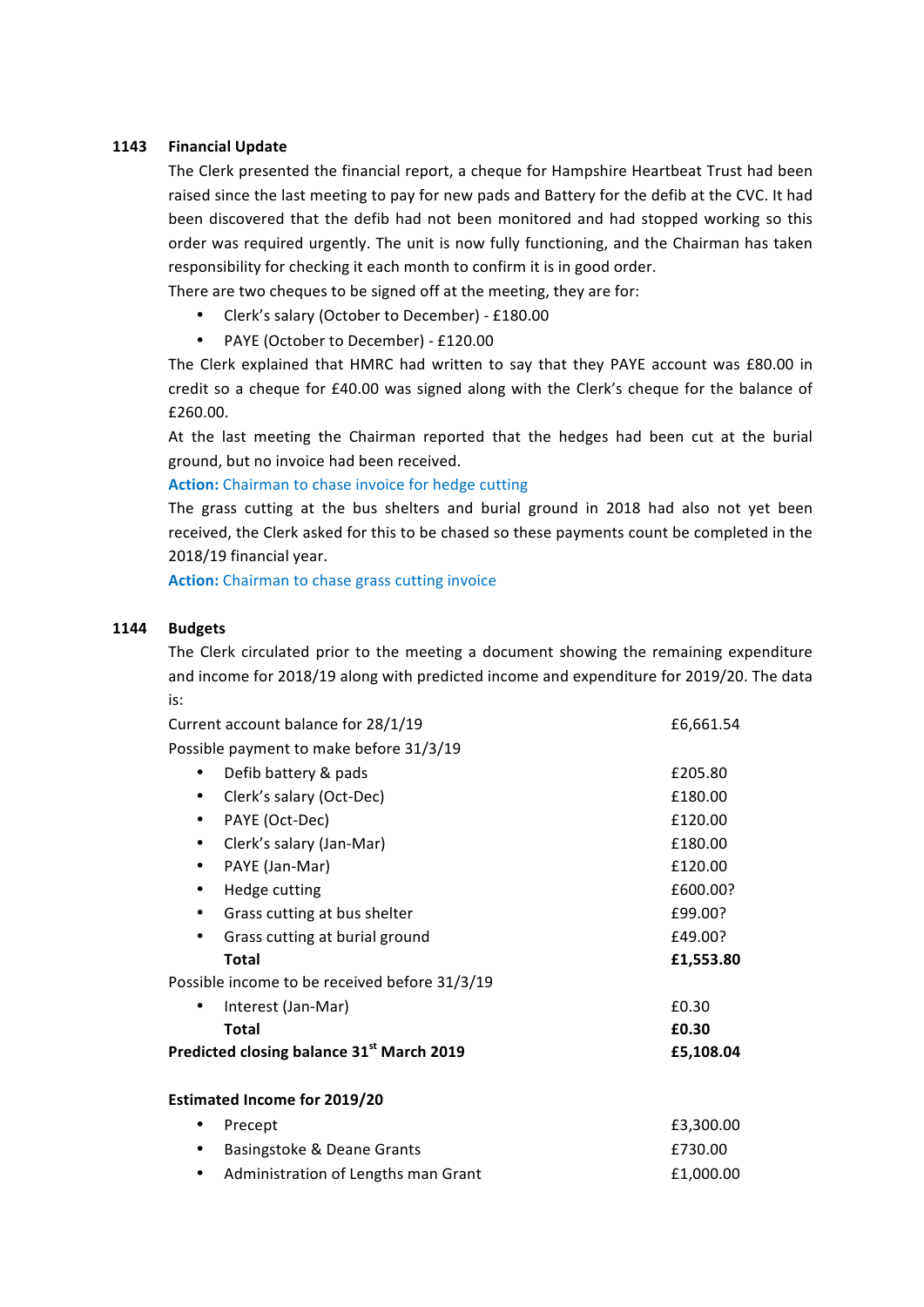| $\bullet$                                | Bank Interest (estimate) | £1.00     |  |  |
|------------------------------------------|--------------------------|-----------|--|--|
|                                          | <b>Total</b>             | £5,031.00 |  |  |
|                                          |                          |           |  |  |
| <b>Estimated expenditure for 2019/20</b> |                          |           |  |  |
| ٠                                        | <b>Internal Audit</b>    | £150.00   |  |  |
| ٠                                        | Insurance                | £350.00   |  |  |
| ٠                                        | <b>PAYE</b>              | £480.00   |  |  |
| $\bullet$                                | Clerk's salary           | £960.00   |  |  |
| $\bullet$                                | <b>Grass cutting</b>     | £150.00   |  |  |
| ٠                                        | Hedge cutting            | £600.00   |  |  |
| $\bullet$                                | <b>HALC</b> subscription | £150.00   |  |  |
| $\bullet$                                | CPRE membership          | £36.00    |  |  |
| $\bullet$                                | Defib pads               | £47.00    |  |  |
|                                          | <b>Total</b>             | £2,925.00 |  |  |
| Predicted closing balance for 31/3/2020  |                          | £7,214.04 |  |  |

It was agreed that an increase to the precept be applied for of 10% (£330) to increase the value to £3,630.00.

It was agreed that grants be signed off as follows:

- $CVC E1,000$
- St Peter's church £300
- $\cdot$  1<sup>st</sup> Candover Scouts £300
- Candover Cricket Club £300

It was also agreed that £250 be paid to the Clerk for the additional workload of administering the Lengths man Grant, this would give a new predicted balance for  $31<sup>st</sup>$ March 2020 of £5,394.04.

Action: Clerk to send precept request to Basingstoke & Deane

### **1145 CVC Update**

The Chairman reported that regular skittles evening was being held at the CVC, partly due to the Northington Arms being closed. An event organised by a local employer brought 41 people to the club across a broad range of ages. A number of other events were also being held which meant the facility was being well used.

#### **1146 Website**

At the last meeting it was agreed that Councillor Peisley set up a new website, but the Councillor informed that Parish Council that while she was able to upload information to the current site that she not able to set up a new website from scratch.

**Action:** Councillor Willmott to look at website building services to support setting up a new website

#### **1147 Planning**

**Chilton Manor Farm** – an application had been received to convert an unused barn into a café. The Lady Vice Chair informed the Councillors of the interest she has in this application but stayed in the meeting to talk the Councillors through the plans. It was agreed that the Parish Council had not objections to the application.